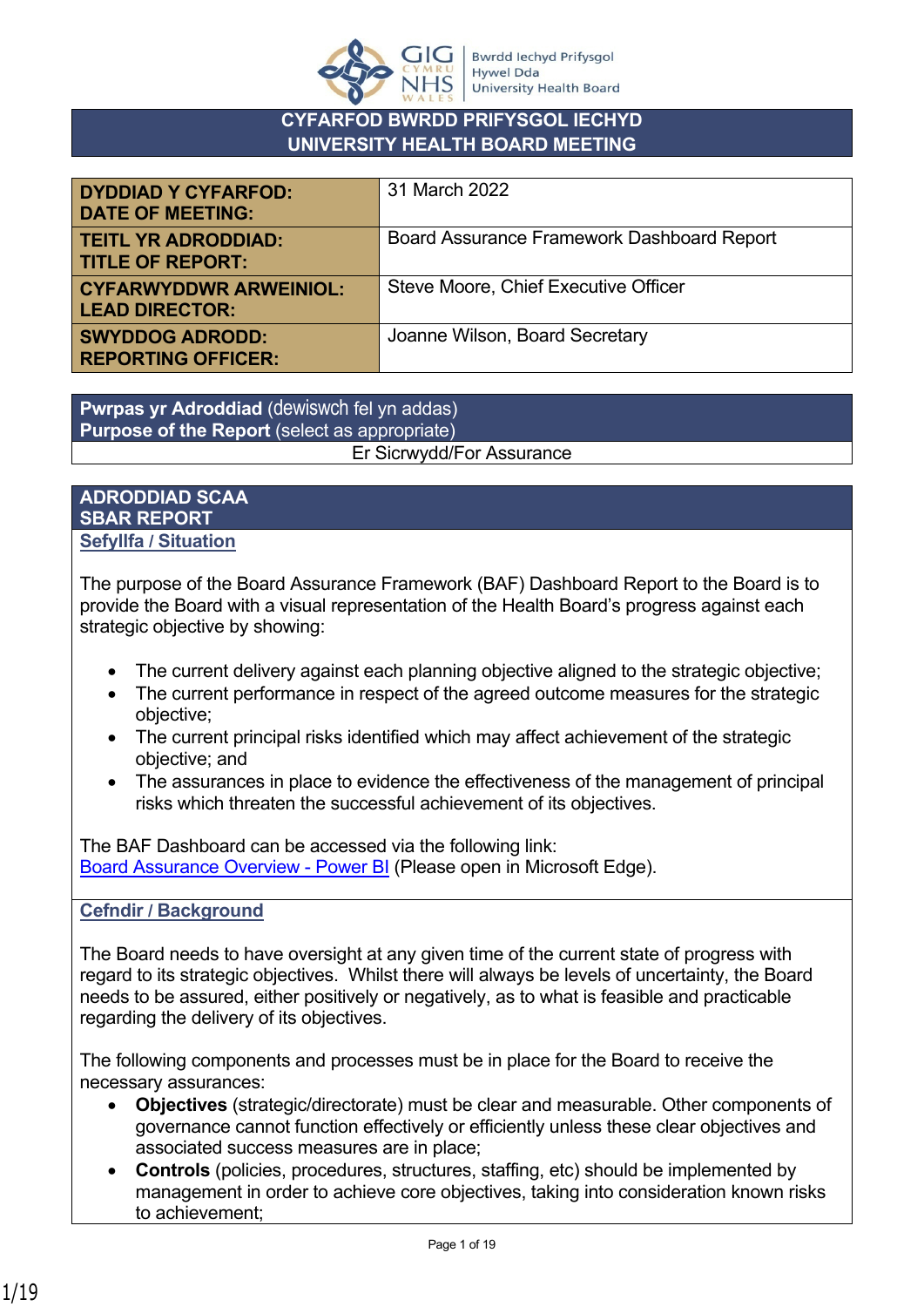- **Performance** against tangible measures of success should be regularly reviewed, with shortfalls/weaknesses identified as a risk to the achievement of objectives;
- **Risks** to the achievement of objectives and individual tangible success measures should be identified. Risks should be assessed and graded in terms of their impact on a particular or specific objective and escalated for consideration against higher objectives as required;
- **Risk management** decisions should be taken in light of risk appetite, risk tolerance, and the cumulative impact and likelihood of any or all of the risks threatening achievement of a single objective;
- **Action** should be taken in response to risk, including additions or amendments to the control framework.

These components and processes of governance must be embedded effectively, as the Board needs to be reliably assured that each component is operating effectively within an overall framework.

Once reliable information and assurance in relation to each component is available in relation to a particular strategic objective, the Board can begin to feel confident about the delivery of that objective.

The BAF provides the framework for this approach.

**Asesiad / Assessment**

Our six strategic objectives form the basis of our BAF.

1. Putting people at the heart of everything we do

2. Working together to be the best we can be

- 
- 4. The best health and wellbeing for our communities
- 5. Safe, sustainable, accessible, and kind care
- 6. Sustainable use of resources

3. Striving to deliver and develop excellent services

These objectives set out the aims of the organisation – the horizon the organisation is driving towards over the long term – which will be used to guide the development and delivery of the shorter-term planning objectives over many years.

The BAF Dashboard Report provides the Board with a visual representation of the Health Board's progress against each strategic objective by showing:

- The current delivery against each planning objective aligned to the strategic objective;
- The current performance in respect of the agreed outcome measures for the strategic objective;
- The current principal risks identified which may affect achievement of the strategic objective; and
- The assurances in place to evidence the effectiveness of the management of principal risks which threaten the successful achievement of its objectives.

The BAF Dashboard can be accessed via the following link: [Board Assurance Overview - Power BI](https://www.powerbi.com/view?r=eyJrIjoiYzg0NDdiMzAtYzE3Ni00ZjU0LWIyMjEtMzFiZWJjYjhlNzdmIiwidCI6ImJiNTYyOGI4LWUzMjgtNDA4Mi1hODU2LTQzM2M5ZWRjOGZhZSJ9) (Please open in Microsoft Edge).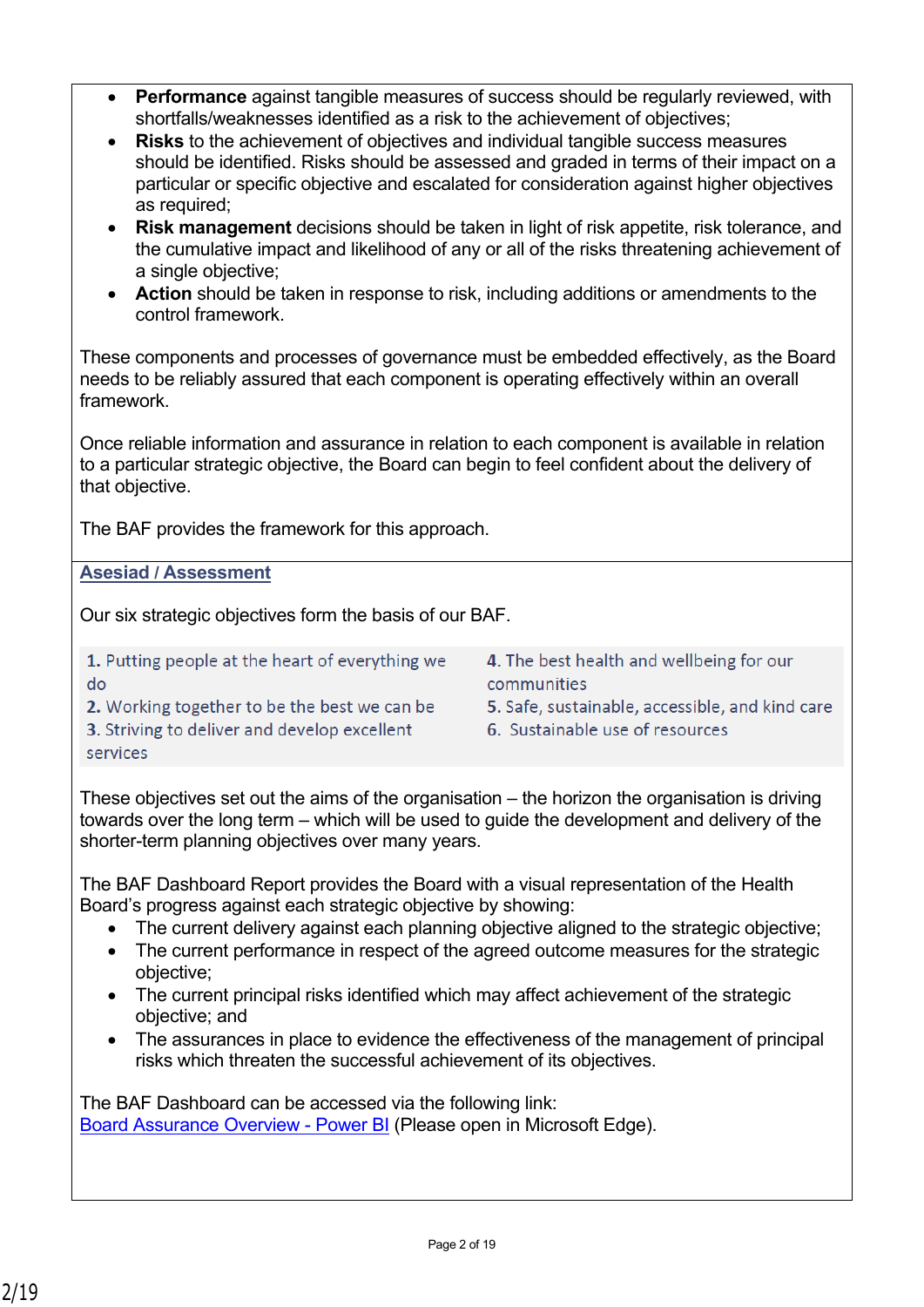Since the previous Board meeting in January 2022, the following work has been undertaken to produce the BAF Dashboard:

## Planning Objectives

All Committees have received a progress report on delivery of the Planning Objectives (PO) that have been aligned to them. The progress reported is against the POs identified in the Annual Plan 2021/22.

As part of the process for the development of our 2022/25 Plan, a process of reviewing the current set of planning objectives has been undertaken with members of the Executive Team to, where appropriate:

- update the wording of the planning objectives
- introduce new planning objectives

Proposed changes to planning objectives were presented to the Board for approval at the January 2022 Public Board meeting. The Chief Executive Officer is currently meeting with Executive Directors individually to agree the plans to deliver these planning objectives, including those considered to be behind in their 2021/22 delivery (Appendix 1), and therefore these may subject to amendment before being included in the Health Board's 3 year plan in March 2022, and the Integrated Medium Term Plan to be submitted to Welsh Government in July 2022. Once approved, these changes will be incorporated into the BAF Dashboard Report.

## Outcome Measures

The outcomes and proxy measures aligned to the Strategic Objectives provide an understanding of whether our actions as a Health Board are having the desired impact on the Strategic Objectives. The metrics chosen have quality as their main focus. The measures selected are both qualitative and quantitative. They cover our staff and patient voice, system measures, national well-being measures and measures which are important locally.

Further work will be undertaken on the outcome measures, such as considering what the ambition for each measure should be and the key milestones to achieve this.

## Principal Risks and Assurances

The principal risks' actions have been updated following the planning objectives update reports to the Board Committees and have been reviewed by Executive Risk Owners. The principal risks and assurances have been reported to the Executive Team prior to the March Board.

The risk component of the BAF dashboard report will provide a high level visual of the current and target risk scores, the risk tolerance level, the number of first, second and third line assurances, and an assurance rating which will advise whether there are concerns with the effectiveness of the controls in place. A detailed principal risk and assurance report is available via a link on the BAF Dashboard.

The principal risks will be reviewed and updated following submission of the Health Board's IMTP in July 2022, as the priorities for the next 3 years will have been agreed by the Board, and these are likely to have an impact on the Health Board's ability to implement its strategic objectives and manage its principal risks.

## **What the BAF is reporting this month**

The Board should focus its attention on areas of poor performance in terms of progress against delivery of planning objectives, slow or no impact on agreed outcome measures, significant risks to the achievement of strategic objectives, where there is little confidence in the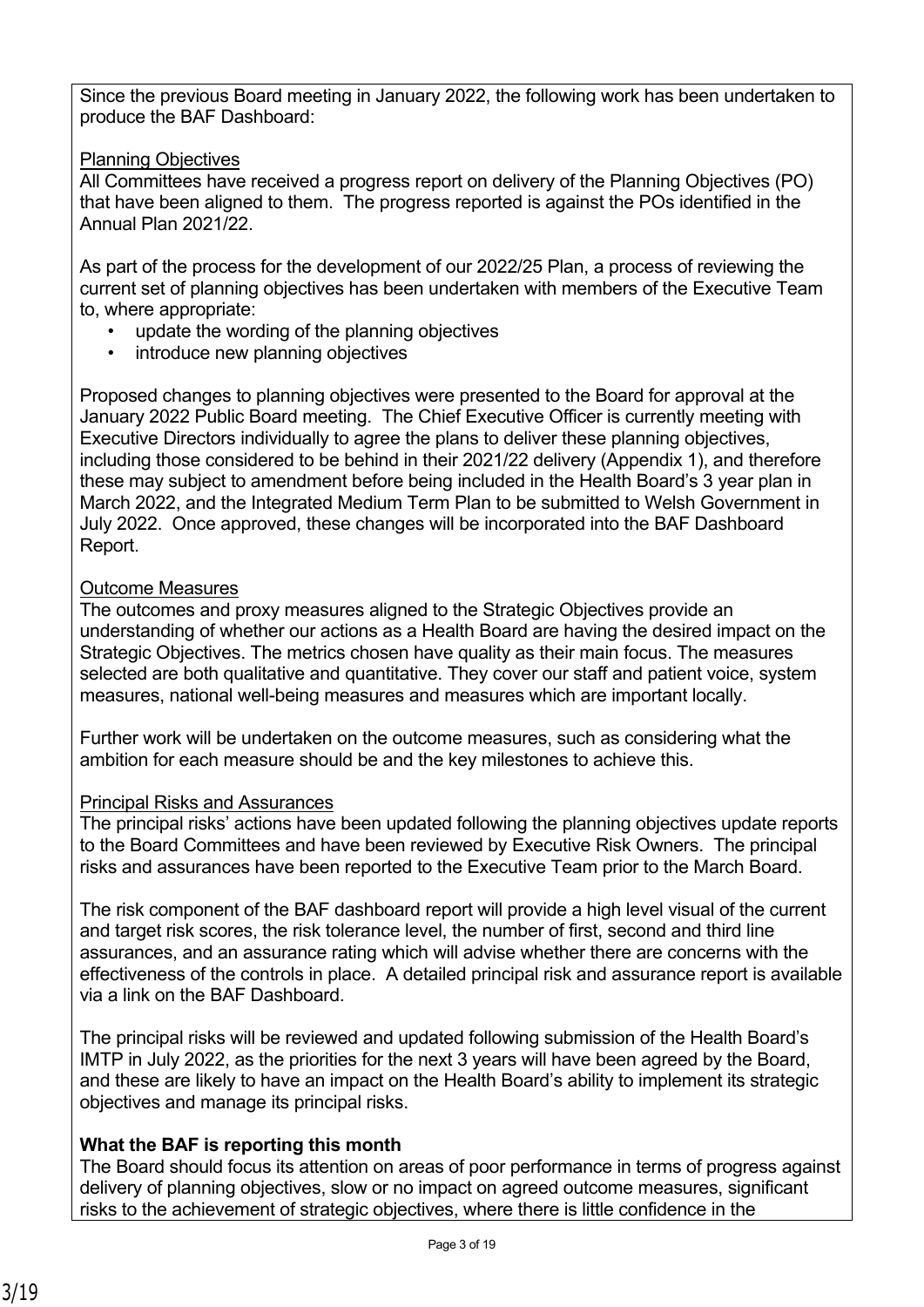assurances provided. Committees may also identify and advise of weaknesses in the assurances that have been provided to them. Below is brief overview of the key information that the BAF Dashboard report is providing this month in respect of the Health Board's progress to achieving its strategic objectives. Our intention is to strengthen the narrative going forward.

Overall this month, the [BAF Dashboard](https://www.powerbi.com/view?r=eyJrIjoiYzg0NDdiMzAtYzE3Ni00ZjU0LWIyMjEtMzFiZWJjYjhlNzdmIiwidCI6ImJiNTYyOGI4LWUzMjgtNDA4Mi1hODU2LTQzM2M5ZWRjOGZhZSJ9) is showing that 5 planning objectives have been completed (this is an increase from 4 previously reported) with another 1 ahead of schedule. There is no change from the previous report, 32 planning objectives remain on track, with 15 that continue to be behind schedule.

Strategic Objective 1 – Putting people at the heart of everything we do

- Two Planning Objects are behind (1E Waiting List Initiative; 1F HR Offer) compared to three in the previous reporting, all others are currently on track.
- There have been no changes to the risk scores of the 3 principal risks aligned to this strategic objective. Risk 1186 (Ability to attract, retain and develop staff with the right skills) has a current risk score of 20, with some actions currently behind schedule (2D, 2G and some elements of 1F) however new delivery dates have been provided. Risk 1184 (Measuring how we improve patient and workforce experience) has a current risk score of 8, and the establishment of a Command Centre Steering Group has increased the assurance mechanisms in place for this risk. Risk 1185 (Consistent and meaningful engagement through our workforce) has been reviewed, with new delivery dates provided for the outstanding actions listed under 'gaps in controls' and 'gaps in assurance'. Further assurances have been identified as being required on all 3 risks aligned to this strategic objective.
- In respect of the agreed outcome measures for this strategic objective, the organisation has previously reported on patient experience only in emergency departments however are now also including data for inpatient and outpatient activity. The overall patient experience has remained high between 90% and 95% since June 2020. The new staff survey started in December 2021 with 1,000 staff being invited to participate. The overall response rate for January 2022 was 20% (compared to 23% in December) and the overall staff engagement score was 3.8 (out of 5), the same as December 2021; this can also be interpreted as 76% of staff reported being happy in their work. No update is available for the other measure which is reported annually i.e. adults able to influence decisions affecting their area annually.

Strategic Objective 2 – Working together to be the best we can be

- As noted in the previous reporting period Planning Objective 2C (Continuous engagement) has been completed; all but two of the planning objectives (2D Clinical Education Plan – this was also behind in the previous reporting period; 2G NHS and related care careers workforce programme) continue to be on track.
- There has been no change to the level of risk of the four principal risks aligned to this strategic objective. Again the most significant risk linked to this strategic objective is 1186 (Attract, retain and develop staff with right skills) – an update has been provided above in Strategic Objective 1. An update has also been provided above for risk 1185 (Consistent and meaningful engagement through our workforce). There is no change to the risk 1187 which has a risk score of 16. Of the 6 planning objectives identified as actions to manage this risk, 1 has been completed (2C), with 2 currently behind schedule (2D and 2G) however new dates have been provided for these objectives. Risk 1188 (Effective leveraging within partnerships and carers) has been reviewed with work continuing to progress identified actions. Further assurances have been identified as being required on all 4 risks aligned to this strategic objective.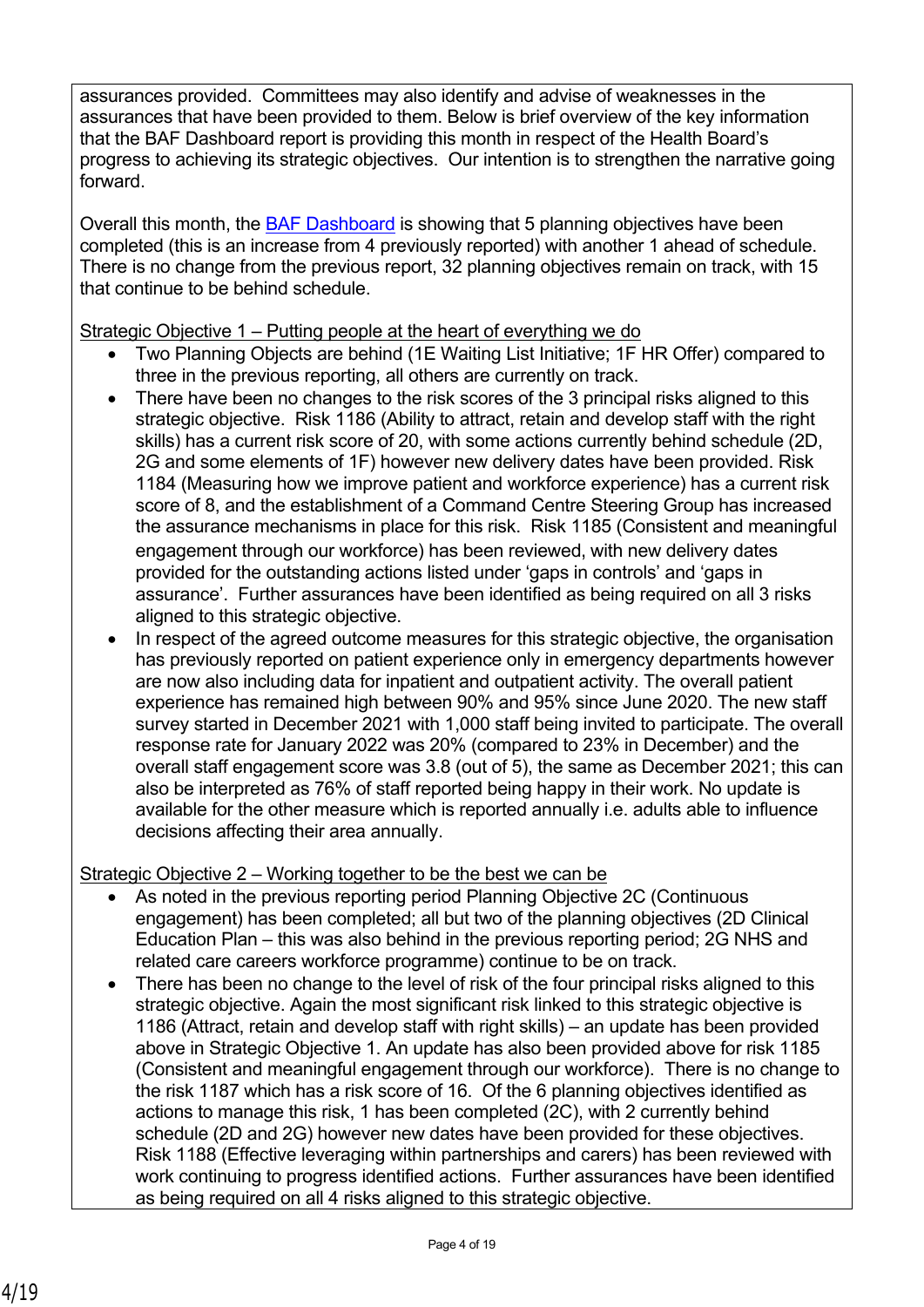At present, data is available for two out of the three outcome measures for this strategic objective. Of those staff members who responded to the new staff survey, 70% reported that team members trust each other's contributions and 65% reported having a Personal Appraisal Development Review (PADR) in the last 12 months that has supported them with clear objectives aligned to team and organisation goals.

Strategic Objective 3 – Striving to deliver and develop excellent services

- As noted in the previous reporting period two planning objectives (3D and 3F) have been completed, with three planning objectives currently behind schedule (3B Delivering Regulator Requirements– as per the previous reporting period and 3I Contract reform; with 3G Technology Enabled Care now behind as well) and one ahead of schedule (3E Business intelligence and modelling).
- There has been no change to the level of the risks aligned to this strategic objective. Again, the principal risk (1186) reflects the importance of increasing staff capacity to achieve this strategic objective – an update has been provided above in Strategic Objective 1. Risk 1189 (Timely and sufficient learning, innovation and improvement) has a current risk score of 9, with 1 action completed, 1 ahead of schedule, 2 are on track, with timescales for the remaining 3 actions to be confirmed to Board as part of the Integrated Medium Term Plan (IMTP) process. Work is progressing on identified actions in risk 1190 (Capacity to engage and contribute to 'Improving Together'), with all actions reported as on track or ahead of schedule. This has a current risk score of 16, identifying operational pressures presenting a challenge to being able to fully engage with clinical teams prior to roll out of the programme. Due to operational and COVID pressures, the Performance team have been unable to meet with operational staff. Further assurances have been identified as being required on all 4 risks aligned to this strategic objective.
- In respect of outcome measures, 58% of staff surveyed in January 2022 reported being able to make improvements in their area of work and 83% of all staff have completed basic improvement training. To date 169 (1.5%) staff have completed training to lead improvement and change in practice in their work area, with an additional 15 staff members due to complete their training by summer 2022 and another 120 staff who are currently on the Enabling Quality Improvement in Practice (EQIiP) programme will complete their training in September 2022. No update is available for the number of new hosted research and development studies, which is reported annually.

## Strategic Objective 4 – The best health and wellbeing for our communities

- One planning objective 4E (Making Every Contact Count Implementation) remains behind schedule; and another 4O (Social Prescribing) has also fallen behind. 4E remains behind as the required funding to deliver the program has not been identified, and the ability to release the volumes of staff identified during the current system pressures poses a significant risk, in addition to the challenge of securing sufficient additional backfill capacity to release staff.
- There has been no change to the level of the 3 risks aligned to this strategic objective. The most significant risk 1192 (Wrong value set for best health and well-being) has a current risk score of 16, which reflects the challenge that there is no universally accepted view of the best health and wellbeing and information on wellbeing is not routinely collected with every encounter with our population. Out of the 12 actions identified, 3 actions are behind schedule (4E, 5H and 6I) with 1 completed (2C), 5 on track and 3 have been re-prioritised due to our on-going pandemic response, with timescales to be confirmed to Board as part of the IMTP process. Risk 1193 (Broadening or failure to address health inequalities) has a current risk score of 9, with work progressing on identified actions. Risk 1194 (Increasing uptake and access to public health interventions) also has a current risk score of 9, with work progressing on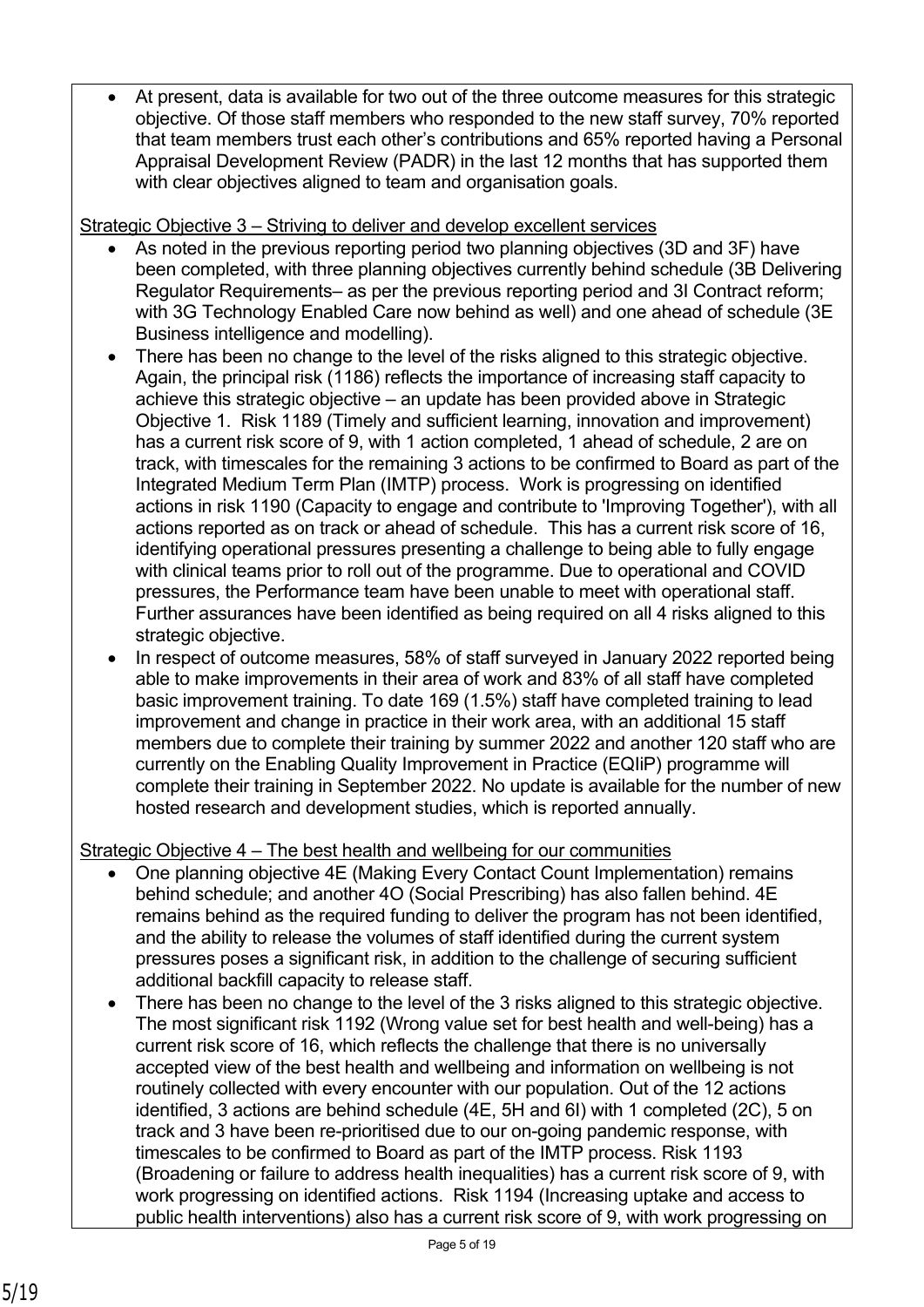identified actions. 2 actions are on-track with 1 (5H) currently behind schedule. Further assurances have been identified as being required on all 3 risks aligned to this strategic objective.

 No updates are available for the 3 outcome measures identified for this strategic objective, which are all reported annually.

Strategic Objective 5 – Safe, sustainable, accessible and kind care

- 3 planning objectives are reported as being behind: 5K (Clinical Effectiveness), and 5C and 5D (relating to the Programme Business Case (PBC)) all of which were behind in the previous reporting period. For these, work is underway to detail the critical path activities for achievement of the PO target date. There are significant challenges, some of which will become clearer as the PBC process is completed and more is understood regarding the business case requirements for the programme and the key tasks required in relation to the new hospital site selection and planning approval.
- There has been no change to the level of the 3 risks aligned to this strategic objective. Although work is progressing with the development of the Programme Business Case, there are 3 actions currently behind schedule (5C, 5D and 5E) on risk 1196 (Insufficient investment in facilities/equipment/digital infrastructure) which has a current risk score of 16. Risk 1195 (Comprehensive early indicators of shortfalls in safety) has 2 actions on track and 2 have been re-prioritised due to our on-going pandemic response, with timescales to be confirmed to Board as part of the IMTP process. Risk 1197 (Implementing models of care that do not deliver our strategy) has 4 actions on track, 4 behind (5C, 5D, 5E and 4O) with the remaining actions re-prioritised due to our on-going pandemic response, timescales for these will be confirmed to Board as part of the IMTP process. Further assurances have been identified as being required on 1 out of the 3 risks aligned to this strategic objective.
- The patient harm measure has been updated. We previously reported the number of incidents resulting in harm, and are now reporting the percentage of all reported patient related incidents that caused moderate, severe or catastrophic harm. In January 2022, 13.8% of reported incidents relating to patients caused at least moderate harm. Staff turnover continues to be high and has been relatively static between 9.2-9.5% for the past 6 months. Bed day occupancy for our inpatients continues to show cause for concern.

## Strategic Objective 6 – Sustainable Use of Resources

- As previously noted, one planning objective (6E Design and implement a value-based healthcare education programme) has been completed, whilst another three 6B (Value improvement and income opportunity), and 6H (Supply Chain Analysis) have now also been completed. All other Planning Objectives remain on track.
- There has been no change to the level of the risks aligned to this strategic objective. Out of the 3 principal risks identified, 2 have a current score of 16. These relate to achieving financial stability (1199) and the ability to shift care in the community (1198) which reflects the complexity of connecting demand, operational capacity planning, workforce planning and financial planning. Risk 1199 has 3 actions completed, 5 on track and 2 behind schedule. Risk 1198 has 1 action completed, 6 on track, 3 behind schedule (5C 5H and 6I) with the remaining actions re-prioritised due to our on-going pandemic response, timescales for these will be confirmed to Board as part of the IMTP process. Risk 1200 (Maximising social value) has a current risk score of 9 with work being progressed. Further assurances have been identified as being required on 2 out of the 3 risks aligned to this strategic objective.
- The outcome measures for this strategic objective show that, in January 2022 only 10% of the Health Board's third party spend was with local Hywel Dda suppliers and this measure is showing concerning variation for the ninth consecutive month. The financial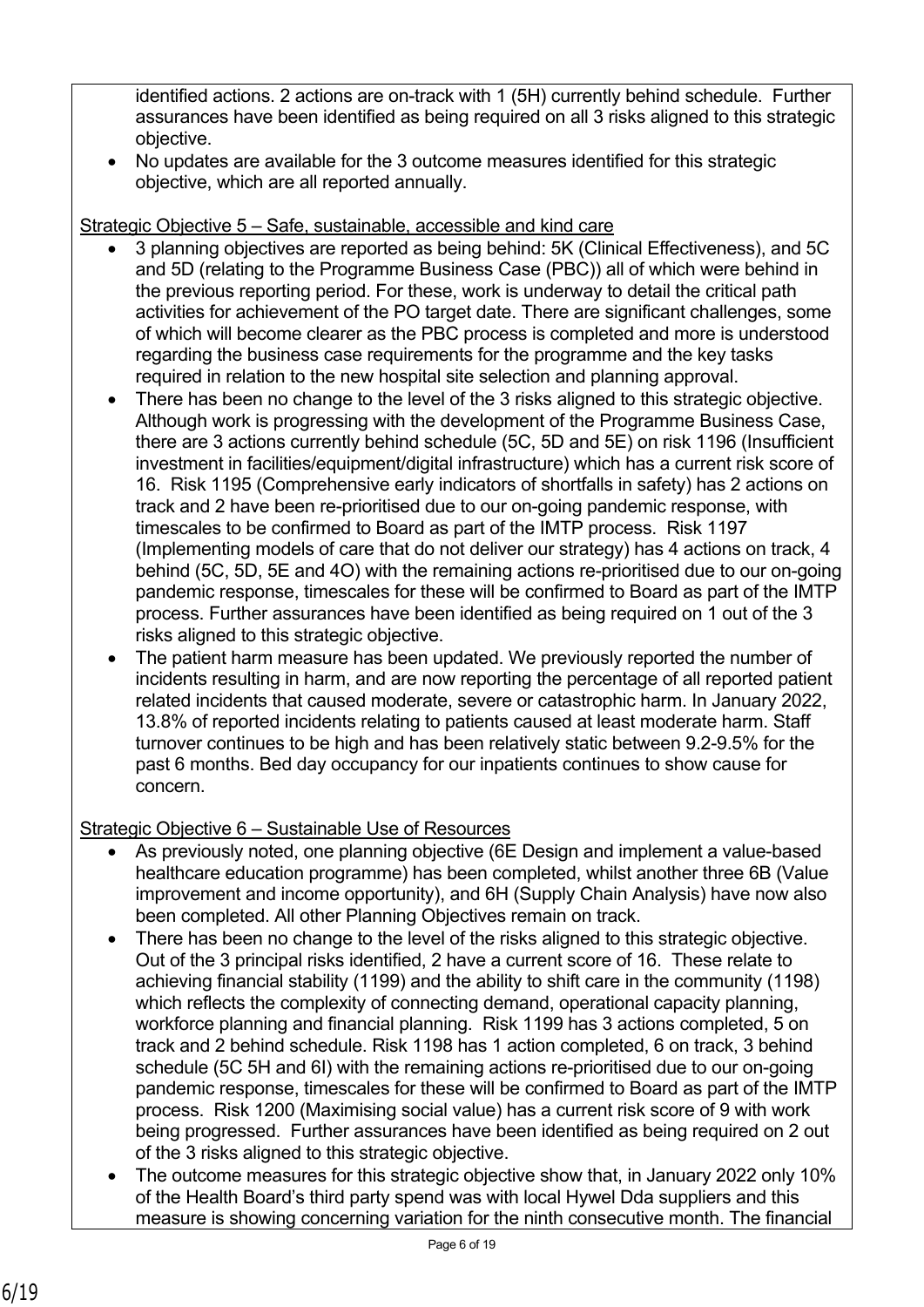position for February 2022 is a £2.1m overspend and a year to date (YTD) total of £22.9m deficit which is in line with the deficit plan. No update is available for the annual carbon outcome but work is continuing to refine the measure used.

# **Argymhelliad / Recommendation**

The Board is asked to seek assurance on any areas that give rise to specific concerns.

| Amcanion: (rhaid cwblhau)<br><b>Objectives: (must be completed)</b>                                                                                      |                                           |
|----------------------------------------------------------------------------------------------------------------------------------------------------------|-------------------------------------------|
| Cyfeirnod Cofrestr Risg Datix a Sgôr<br>Cyfredol:                                                                                                        | Not applicable                            |
| Datix Risk Register Reference and<br>Score:                                                                                                              |                                           |
| Safon(au) Gofal ac lechyd:<br>Health and Care Standard(s):                                                                                               | Governance, Leadership and Accountability |
| <b>Amcanion Strategol y BIP:</b><br><b>UHB Strategic Objectives:</b>                                                                                     | All Strategic Objectives are applicable   |
| <b>Amcanion Llesiant BIP:</b><br><b>UHB Well-being Objectives:</b><br><b>Hyperlink to HDdUHB Well-being</b><br><b>Objectives Annual Report 2018-2019</b> | 10. Not Applicable                        |

| <b>Gwybodaeth Ychwanegol:</b><br><b>Further Information:</b> |                                         |
|--------------------------------------------------------------|-----------------------------------------|
| Ar sail tystiolaeth:                                         | <b>Good Governance Institute</b>        |
| Evidence Base:                                               | Institute of Risk Management            |
|                                                              | <b>HM Treasury Assurance Frameworks</b> |
| <b>Rhestr Termau:</b>                                        | Contained within the body of the report |
| <b>Glossary of Terms:</b>                                    |                                         |
| Partïon / Pwyllgorau â ymgynhorwyd                           | <b>Executive Team</b>                   |
| ymlaen llaw y Cyfarfod Bwrdd lechyd                          |                                         |
| Prifysgol:                                                   |                                         |
| Parties / Committees consulted prior                         |                                         |
| to University Health Board:                                  |                                         |

| <b>Effaith: (rhaid cwblhau)</b><br>Impact: (must be completed) |                                                              |
|----------------------------------------------------------------|--------------------------------------------------------------|
| <b>Ariannol / Gwerth am Arian:</b>                             | A sound system of internal control, including financial risk |
| <b>Financial / Service:</b>                                    | management, enacts robust financial control, safeguards      |
|                                                                | public funds and the Health Board's assets.                  |
| <b>Ansawdd / Gofal Claf:</b>                                   | Effective risk management identifies risks which can have    |
| <b>Quality / Patient Care:</b>                                 | an impact on quality and safety.                             |
| Gweithlu:                                                      | Effective risk management identifies risks which can have    |
| <b>Workforce:</b>                                              | an impact on the workforce.                                  |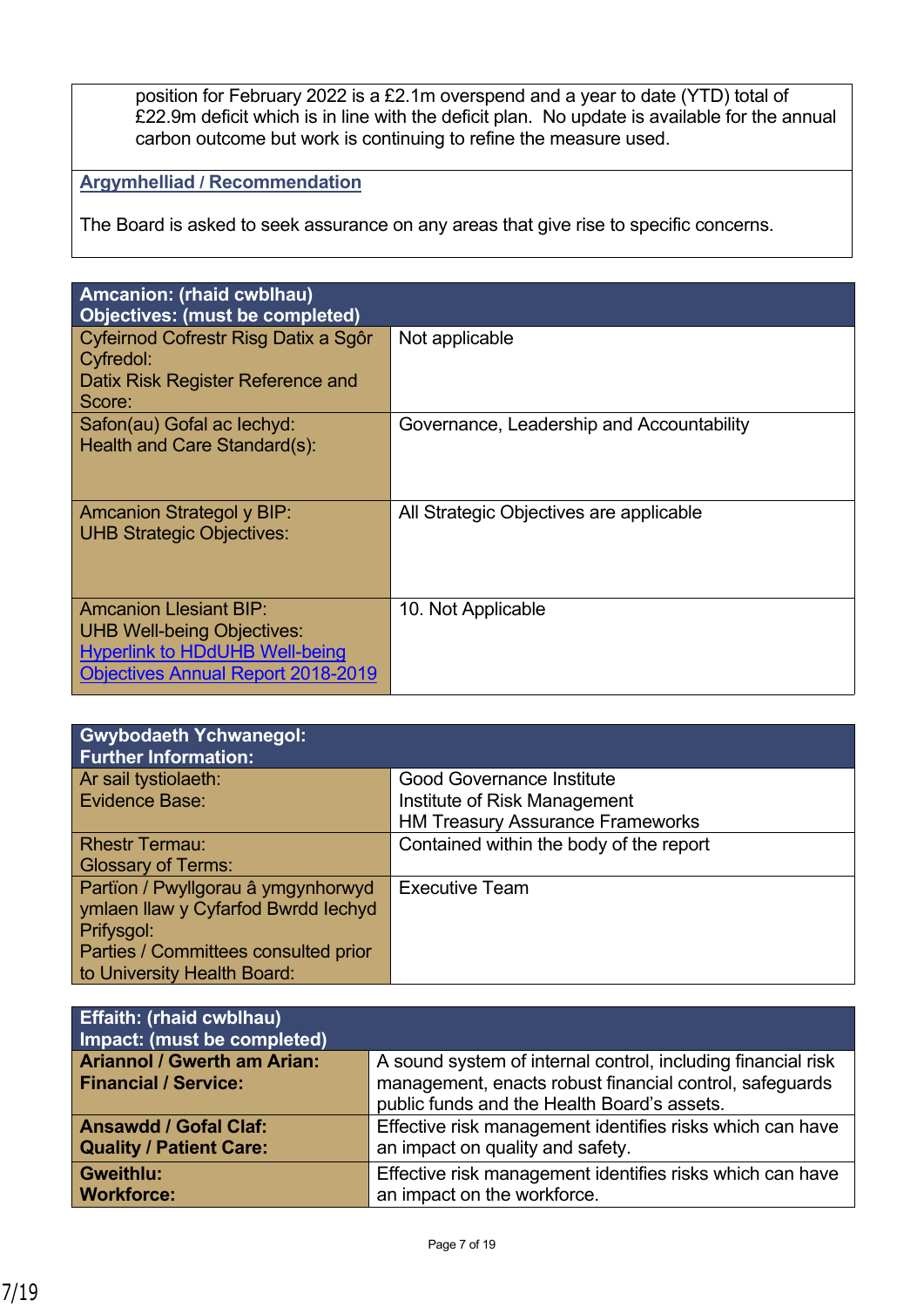| Risg:<br><b>Risk:</b>                   | Without a robust process in place for managing and<br>mitigating its risks, there is a potential for the Board to be<br>unaware of its key risks.                                                                                    |
|-----------------------------------------|--------------------------------------------------------------------------------------------------------------------------------------------------------------------------------------------------------------------------------------|
| <b>Cyfreithiol:</b><br>Legal:           | Proactive risk management including learning from<br>incidents and events contributes towards<br>reducing/eliminating recurrence of risk materialising and<br>mitigates against any possible legal claim with a financial<br>impact. |
| <b>Enw Da:</b><br><b>Reputational:</b>  | Poor risk management could affect the reputation of the<br>organisation and reduce confidence of stakeholders.                                                                                                                       |
| <b>Gyfrinachedd:</b><br><b>Privacy:</b> | No direct impacts.                                                                                                                                                                                                                   |
| Cydraddoldeb:<br><b>Equality:</b>       | Has EqIA screening been undertaken? No<br>Has a full EqIA been undertaken? No                                                                                                                                                        |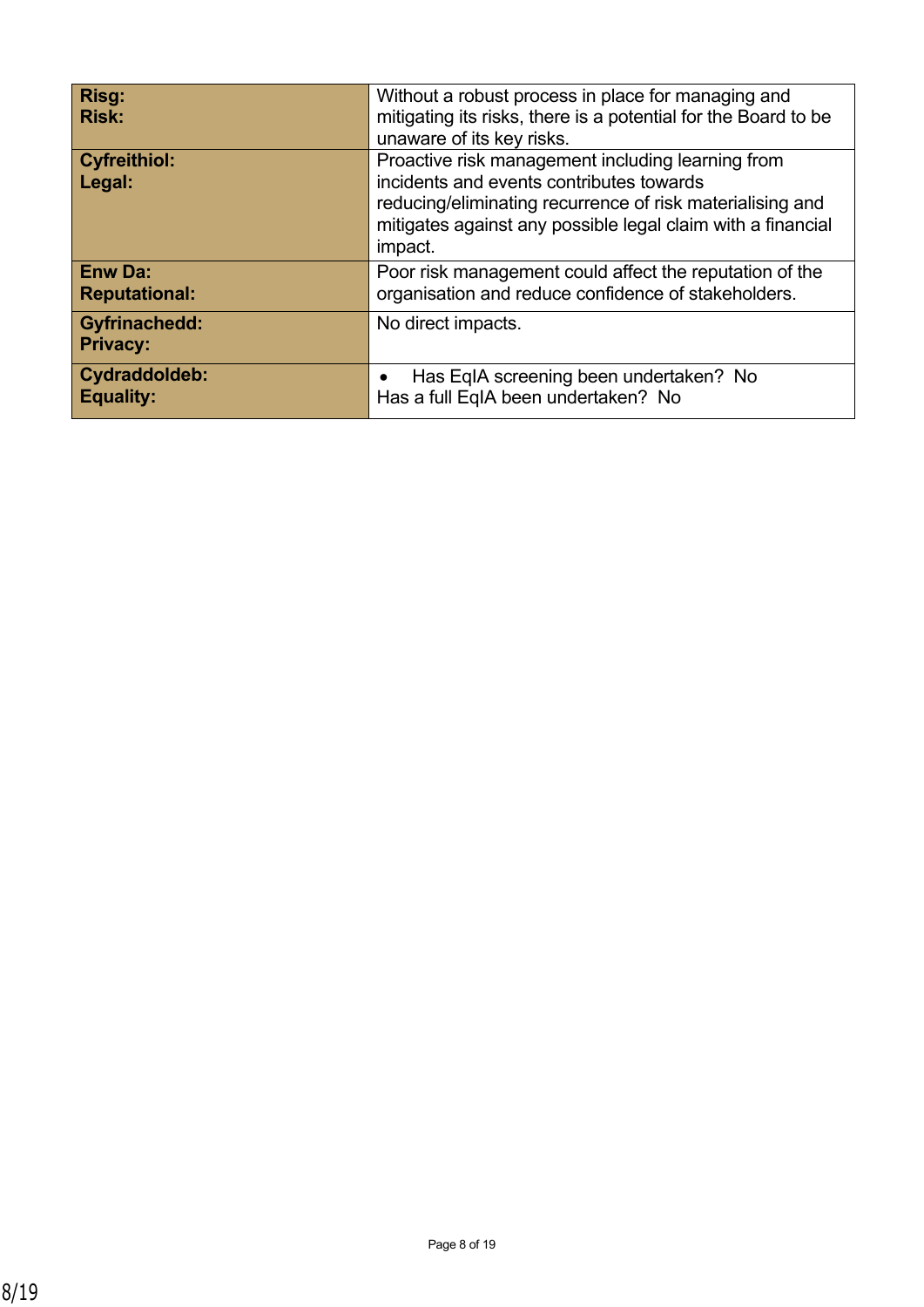## **Appendix 1: Planning Objectives behind 2021/22 Delivery**

| PO | PO Tagline                        | PO Full Wording for 2021/22                                                                                                                                                                                                                                                                                                                                                                                                                                                                                                                                                                                                                                                                                                                                                                                                 | Executive<br>Lead                                               | Proposed Changes for 2022/23 (subject to<br>Board approval)                                                                                                                                                                                                                                                                                                                                                                                                                                                                                                                                                                                                                                                                                                                                                                                                                                                            | Comment                                                                                   |
|----|-----------------------------------|-----------------------------------------------------------------------------------------------------------------------------------------------------------------------------------------------------------------------------------------------------------------------------------------------------------------------------------------------------------------------------------------------------------------------------------------------------------------------------------------------------------------------------------------------------------------------------------------------------------------------------------------------------------------------------------------------------------------------------------------------------------------------------------------------------------------------------|-----------------------------------------------------------------|------------------------------------------------------------------------------------------------------------------------------------------------------------------------------------------------------------------------------------------------------------------------------------------------------------------------------------------------------------------------------------------------------------------------------------------------------------------------------------------------------------------------------------------------------------------------------------------------------------------------------------------------------------------------------------------------------------------------------------------------------------------------------------------------------------------------------------------------------------------------------------------------------------------------|-------------------------------------------------------------------------------------------|
| 1E | <b>Waiting list</b><br>initiative | During 2020/21 establish a process to<br>maintain personalised contact with<br>all patients currently waiting for elective care<br>which will:<br>1. Keep them regularly informed of their<br>current expected wait<br>2. Offer a single point of contact should they<br>need to contact us<br>3. Provide advice on self-management<br>options whilst waiting<br>4. Offer advice on what do to if their<br>symptoms deteriorate<br>5. Establish a systematic approach to<br>measuring harm - bringing together the<br>clinically assessed harm and harm self-<br>assessed by the patient and use this to<br>inform waiting list prioritisation<br>6. Offer alternative treatment options if<br>appropriate<br>7. Incorporate review and checking of patient<br>consent<br>This process needs to roll out through<br>2021/22 | Director of<br>Nursing,<br>Quality and<br>Patient<br>Experience | During 2022/23 roll out the processes<br>developed in 2021/22 to maintain<br>personalised contact with all patients<br>currently waiting for elective care which<br>will:<br>1. Keep them regularly informed of their<br>current expected wait<br>2. Offer a single point of contact should<br>they need to contact us<br>3. Provide advice on self-management<br>options whilst waiting<br>4. Offer advice on what do to if their<br>symptoms deteriorate<br>5. Establish a systematic approach to<br>measuring harm - bringing together the<br>clinically assessed harm and harm self-<br>assessed by the patient and use this to<br>inform waiting list prioritisation<br>6. Offer alternative treatment options if<br>appropriate<br>7. Incorporate review and checking of<br>patient consent<br>By the end of March 2023 to have this<br>process in place for all patients waiting for<br>elective care in the HB | The work will<br>continue into<br>2022/23,<br>based on the<br>work achieved<br>in 2021/22 |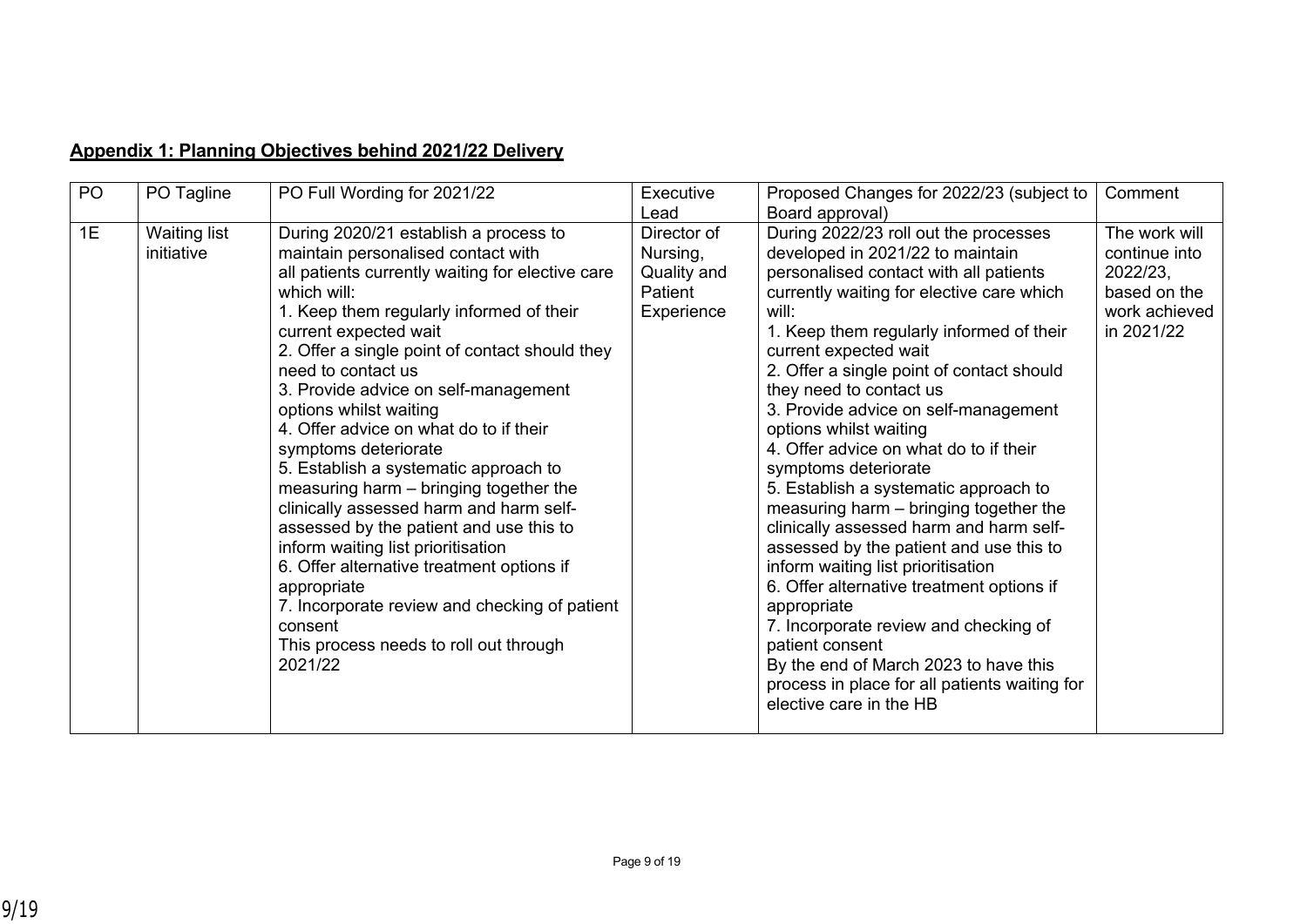| P <sub>O</sub> | PO Tagline                                                                               | PO Full Wording for 2021/22                                                                                                                                                                                                                                                                                                                                                                                                                                                                                                                                                                                                                            | Executive<br>Lead                  | Proposed Changes for 2022/23 (subject to<br>Board approval)                                                                                                                                                                                                                                       | Comment                                                                |
|----------------|------------------------------------------------------------------------------------------|--------------------------------------------------------------------------------------------------------------------------------------------------------------------------------------------------------------------------------------------------------------------------------------------------------------------------------------------------------------------------------------------------------------------------------------------------------------------------------------------------------------------------------------------------------------------------------------------------------------------------------------------------------|------------------------------------|---------------------------------------------------------------------------------------------------------------------------------------------------------------------------------------------------------------------------------------------------------------------------------------------------|------------------------------------------------------------------------|
| 1F             | HR offer<br>(induction,<br>policies,<br>employee<br>relations,<br>access to<br>training) | Develop a programme for implementation by<br>July 2021 to co-design with our staff every<br>stage and element of our HR offer that<br>embody our values. This will address:<br>1. the way the Health Board recruits new staff<br>and provides induction;<br>2. all existing HR policies;<br>3. the way in which employee relation<br>matters are managed and<br>4. equitable access to training and the Health<br>Board's staff wellbeing services.<br>The resulting changes to policies, processes<br>and approaches will be recommended to the<br>Board in September 2021 for adoption                                                               | Director of<br>Workforce<br>and OD | No change                                                                                                                                                                                                                                                                                         | The work will<br>continue into<br>2022/23                              |
| 2D             | Clinical<br>education plan                                                               | By December 2021 develop a clinical<br>education plan with the central aim to<br>develop from within and attract from<br>elsewhere, the very best clinicians. This plan<br>will set out the educational offer for nurses,<br>therapists, health scientists, pharmacists,<br>dentists, doctors, optometrists, public health<br>specialists and physicians associates. It will<br>also set out how we will support this with<br>access to the best clinical educators, facilities<br>(training, accommodation and technology)<br>and a clear plan to grow both the number of<br>clinicians benefiting from education and the<br>capacity to support this | Director of<br>Workforce<br>and OD | By September 2022 to develop a multi-<br>disciplinary clinical and non-clinical<br>education plan and begin implementation<br>from October 2022. This plan will<br>incorporate the expansion of the<br>Apprenticeship Academy in terms of its<br>scope, scale and integration with social<br>care | This Planning<br>Objective was<br>designed to<br>run beyond<br>2021/22 |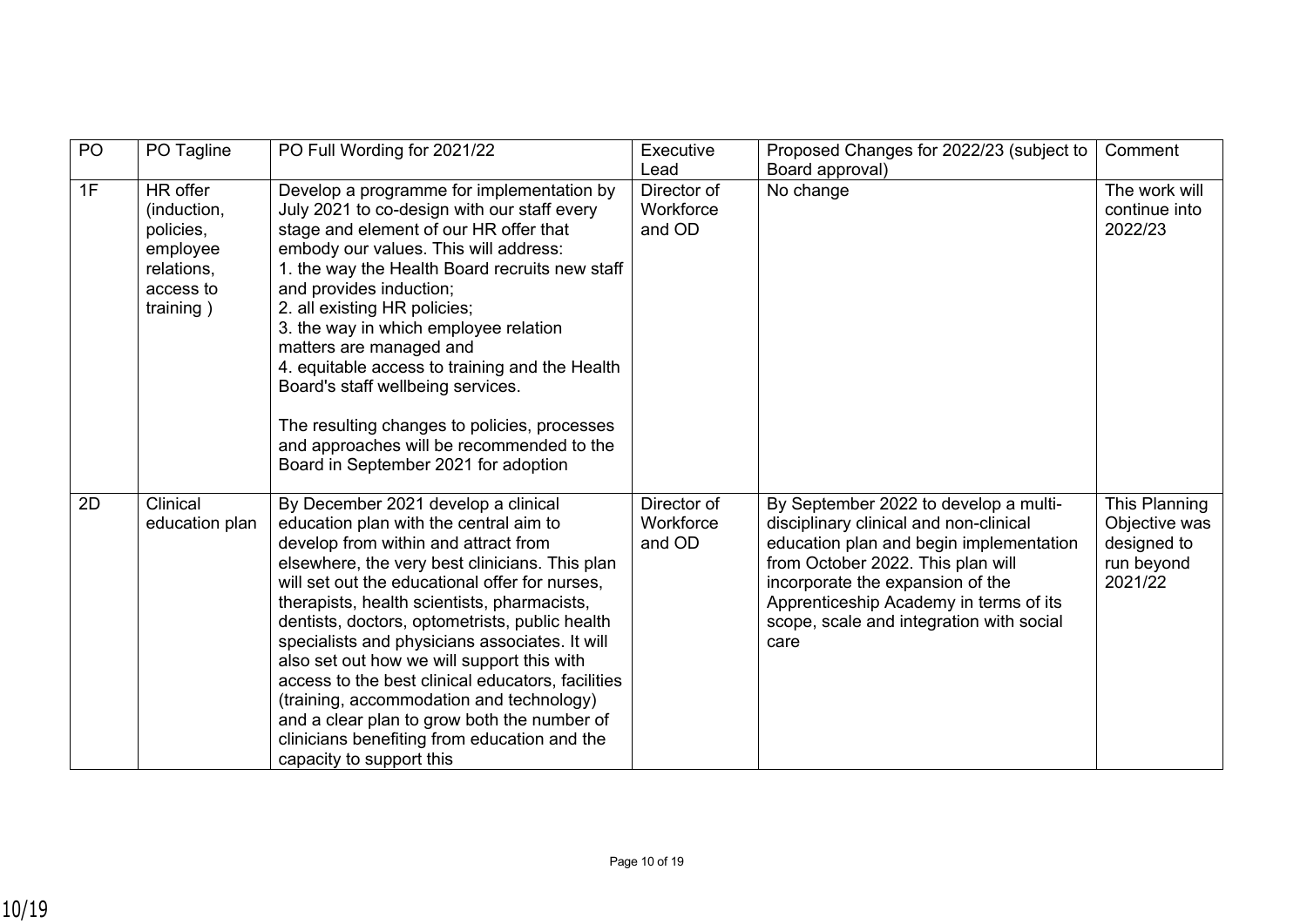| P <sub>O</sub> | PO Tagline                                                   | PO Full Wording for 2021/22                                                                                                                                                                                                                                                                                                                                                                                                                                 | Executive<br>Lead                  | Proposed Changes for 2022/23 (subject to<br>Board approval)                          | Comment                                              |
|----------------|--------------------------------------------------------------|-------------------------------------------------------------------------------------------------------------------------------------------------------------------------------------------------------------------------------------------------------------------------------------------------------------------------------------------------------------------------------------------------------------------------------------------------------------|------------------------------------|--------------------------------------------------------------------------------------|------------------------------------------------------|
| 2G             | NHS and<br>related care<br>careers<br>workforce<br>programme | By October 2021 construct a comprehensive<br>workforce programme to encourage our local<br>population into NHS and care related careers<br>aimed at improving the sustainability of the<br>Health Board's workforce, support delivery of<br>the Health Board's service objectives (both<br>now and in the future) and offer good quality<br>careers for our local population. This should<br>include an ambitious expansion of our<br>apprenticeship scheme | Director of<br>Workforce<br>and OD | This Planning Objective is to be<br>incorporated as part of Planning Objective<br>2D |                                                      |
| 3B             | <b>Delivering</b><br>regulator<br>requirements               | Over the next 3 years to deliver the<br>requirements arising from our regulators, WG<br>and professional bodies (in relation to<br>workforce)                                                                                                                                                                                                                                                                                                               | Various                            | Not Applicable                                                                       | This Planning<br>Objective is<br>being stood<br>down |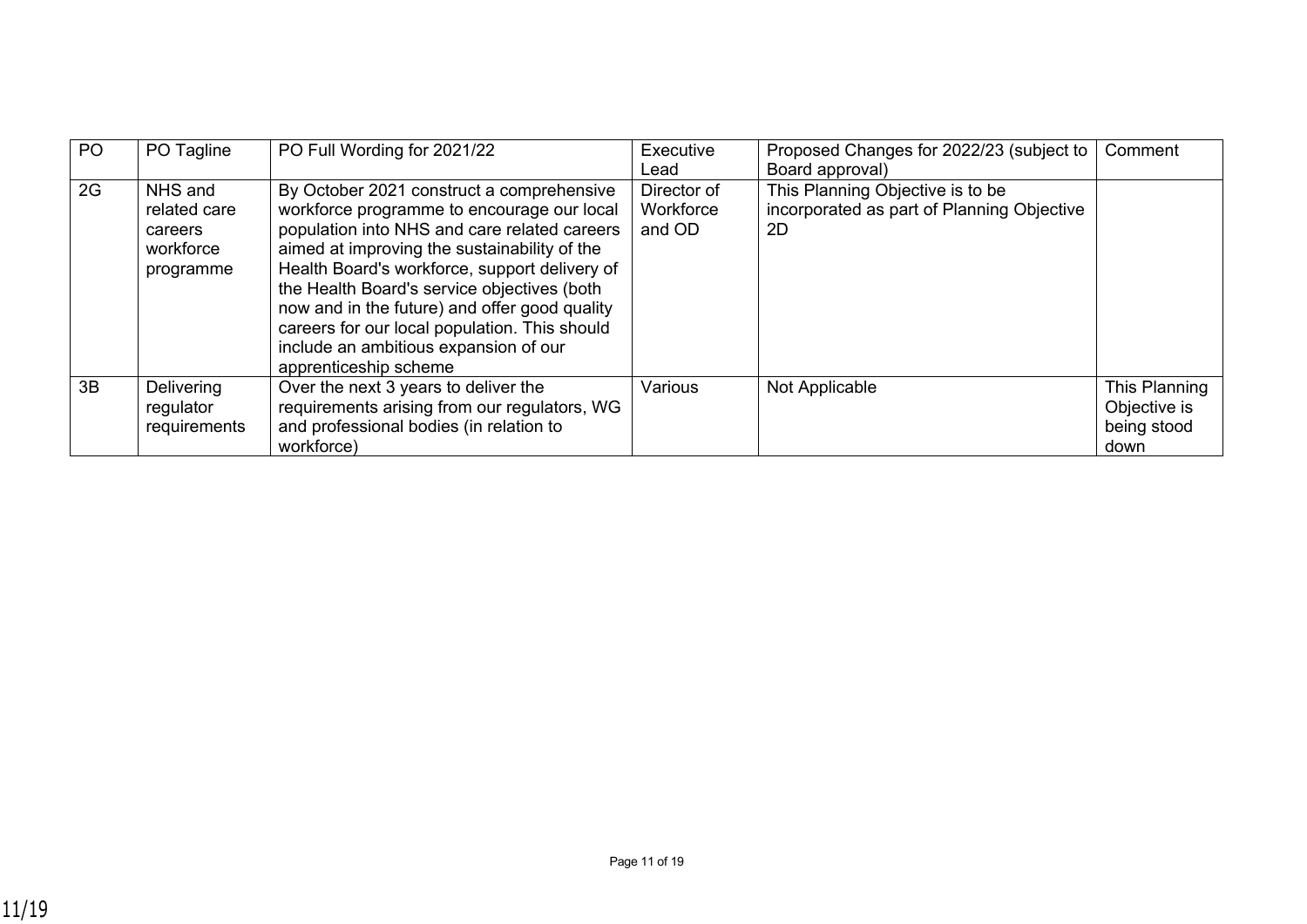| PO             | PO Tagline                 | PO Full Wording for 2021/22                                                                                                                                                                                                                                                                                                                                                                                                                                                                                                                                                                                                                                                                                                                                                                                                                                                                                                                                                                                                            | Executive<br>Lead                                                         | Proposed Changes for 2022/23 (subject to<br>Board approval) | Comment                                                                                          |
|----------------|----------------------------|----------------------------------------------------------------------------------------------------------------------------------------------------------------------------------------------------------------------------------------------------------------------------------------------------------------------------------------------------------------------------------------------------------------------------------------------------------------------------------------------------------------------------------------------------------------------------------------------------------------------------------------------------------------------------------------------------------------------------------------------------------------------------------------------------------------------------------------------------------------------------------------------------------------------------------------------------------------------------------------------------------------------------------------|---------------------------------------------------------------------------|-------------------------------------------------------------|--------------------------------------------------------------------------------------------------|
| 3G             | Research and<br>Innovation | Develop and implement a 3 year strategic<br>plan to increase research, development, and<br>innovation activity, and number of research<br>investigators sufficient as a minimum to<br>deliver the Welsh Government and Health<br>and Care Research Wales expectations and<br>improvement targets (see specific<br>requirement 3.G.i). The plan will be<br>developed in partnership with universities, life<br>science companies, and public service<br>partners so as to maximise the development<br>of new technologies and services that<br>improve patient care and health outcomes.<br>While making further progress in established<br>areas including respiratory, oncology, and<br>diabetes studies, the portfolio will target and<br>expand into areas of organisational clinical<br>and academic strength, including<br>ophthalmology, orthopaedics, anaesthetics,<br>and mental health. A function spanning<br>clinical engineering, research and innovation<br>will also target a threefold increase in<br>technology trials | Medical<br><b>Director</b>                                                | To be determined                                            | This Planning<br>Objective was<br>designed to<br>run beyond<br>2021/22                           |
| $\overline{3}$ | Contract<br>reform         | To implement contract reform in line with<br>national guidance and timescales                                                                                                                                                                                                                                                                                                                                                                                                                                                                                                                                                                                                                                                                                                                                                                                                                                                                                                                                                          | Director of<br>Primary Care,<br>Community<br>and Long<br><b>Term Care</b> | No change                                                   | This Planning<br>Objective is<br>subject to<br>wider<br>timescales<br>beyond the<br>scope of the |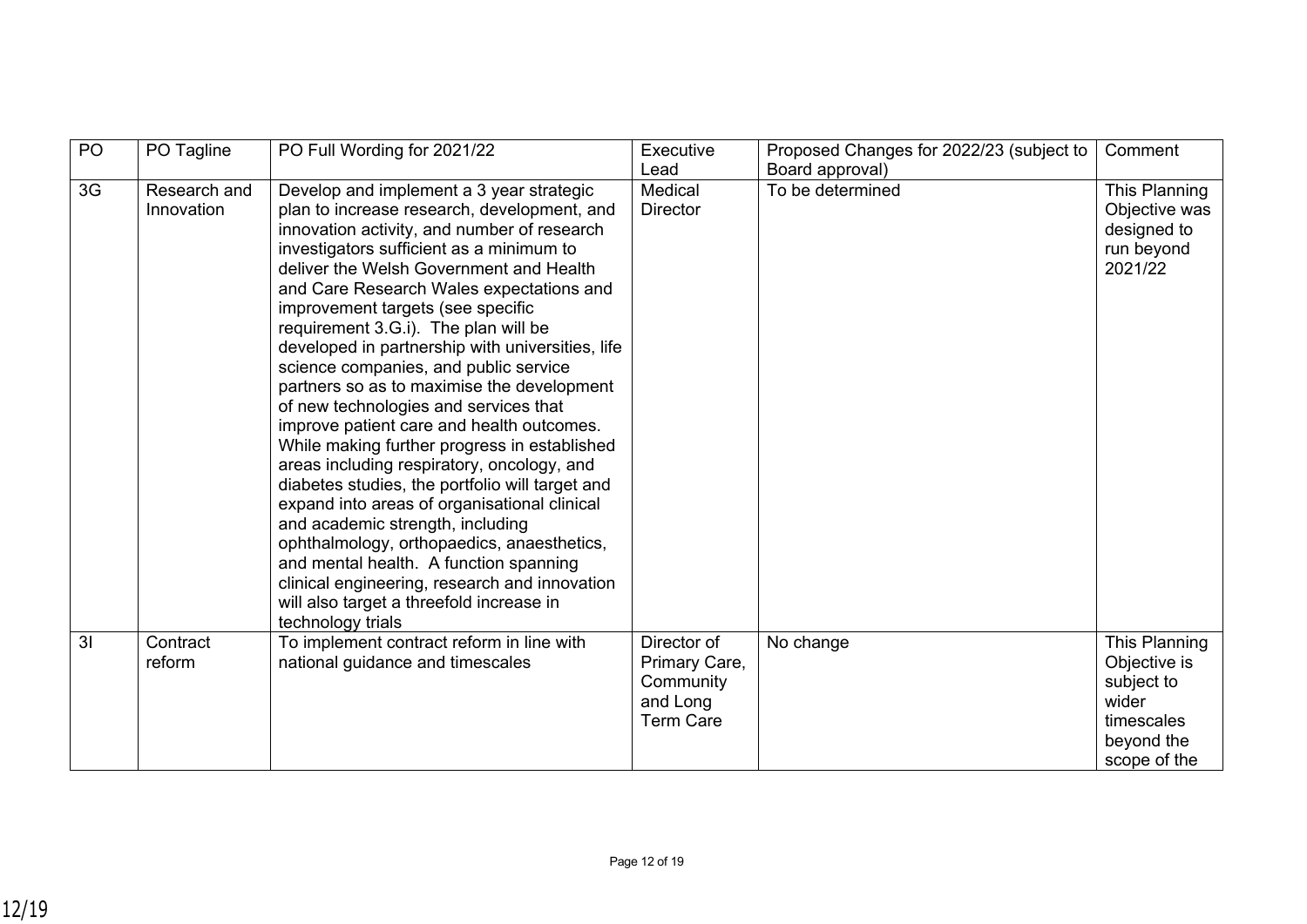| PO | PO Tagline                                                    | PO Full Wording for 2021/22                                                                                                                                                                                                                                                                                                                                                                                                                                                                                                                                        | Executive<br>Lead                                                          | Proposed Changes for 2022/23 (subject to<br>Board approval)                                                                                                                                                                                                                                                                                                                                                                                                                                                   | Comment                                                                |
|----|---------------------------------------------------------------|--------------------------------------------------------------------------------------------------------------------------------------------------------------------------------------------------------------------------------------------------------------------------------------------------------------------------------------------------------------------------------------------------------------------------------------------------------------------------------------------------------------------------------------------------------------------|----------------------------------------------------------------------------|---------------------------------------------------------------------------------------------------------------------------------------------------------------------------------------------------------------------------------------------------------------------------------------------------------------------------------------------------------------------------------------------------------------------------------------------------------------------------------------------------------------|------------------------------------------------------------------------|
|    |                                                               |                                                                                                                                                                                                                                                                                                                                                                                                                                                                                                                                                                    |                                                                            |                                                                                                                                                                                                                                                                                                                                                                                                                                                                                                               | UHB, and so<br>will continue<br>into 2022/23                           |
| 4E | <b>Making Every</b><br><b>Contact Count</b><br>implementation | Implement a plan to train all Health Board<br>Therapists in "Making Every Contact Count",<br>and offer to their clients by March 2022                                                                                                                                                                                                                                                                                                                                                                                                                              | Director of<br>Therapies and<br>Health<br>Sciences                         | N/A                                                                                                                                                                                                                                                                                                                                                                                                                                                                                                           | This Planning<br>Objective is<br>being stood<br>down                   |
| 40 | Social<br>Prescribing<br>Service                              | Based on the learning from the cluster pilot,<br>develop and implement a comprehensive,<br>systematic and coordinated social prescribing<br>service across Hywel Dda                                                                                                                                                                                                                                                                                                                                                                                               | Director of<br><b>Public Health</b>                                        | Following implementation of a<br>comprehensive social prescribing model<br>in line with regionally agreed Standards<br>and Principles for Social Prescribing and<br>Connected Communities across the<br>Region. Measure and report the impact<br>and develop a plan by March 2023 to<br>increase capacity and impact which will be<br>aligned to the new national framework.                                                                                                                                  | This Planning<br>Objective was<br>designed to<br>run beyond<br>2021/22 |
| 5C | New hospital -<br>final business<br>case                      | Produce a final business case by March 2024<br>for the implementation of a new hospital in<br>the south of the Hywel Dda area for the<br>provision of urgent and planned care (with<br>architectural separation between them). This<br>will be on a site between Narberth and St<br>Clears. Using the experience and change<br>brought about by the COVID pandemic, the<br>plan should be focussed on minimising the<br>need for patients and staff to attend and, for<br>those who require overnight care, the<br>shortest clinically appropriate length of stay. | Director of<br>Strategic<br>Developments<br>and<br>Operational<br>Planning | By March 2026, produce and agree final<br>business cases in line with the vision and<br>design assumptions set out in 'A<br>Healthier Mid and West Wales' for:<br>• the repurposing or new build of GGH<br>and WGH<br>• implementation of a new urgent and<br>planned care hospital (with architectural<br>separation between them) within the zone<br>of Narberth and St Clears<br>Work with partners to develop and<br>address access, travel, transport and the<br>necessary infrastructure to support the | This Planning<br>Objective was<br>designed to<br>run beyond<br>2021/22 |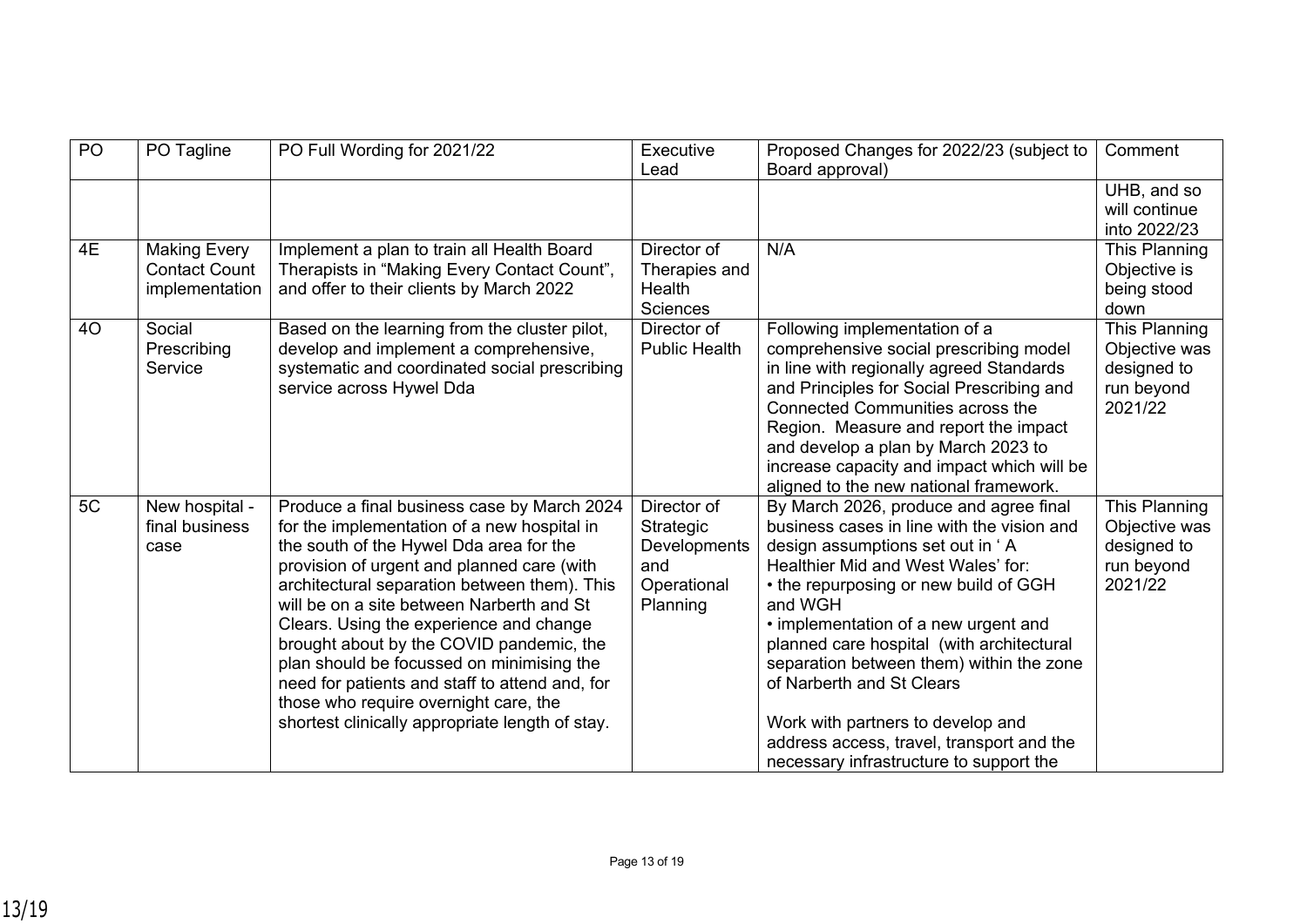| P <sub>O</sub> | PO Tagline                                             | PO Full Wording for 2021/22                                                                                                                                                                        | Executive<br>Lead                                                          | Proposed Changes for 2022/23 (subject to<br>Board approval)                                                                                                                                                                                                                                                                                                                                                                                                                                                                                                           | Comment |
|----------------|--------------------------------------------------------|----------------------------------------------------------------------------------------------------------------------------------------------------------------------------------------------------|----------------------------------------------------------------------------|-----------------------------------------------------------------------------------------------------------------------------------------------------------------------------------------------------------------------------------------------------------------------------------------------------------------------------------------------------------------------------------------------------------------------------------------------------------------------------------------------------------------------------------------------------------------------|---------|
|                |                                                        |                                                                                                                                                                                                    |                                                                            | service configuration taking into account<br>the learning from the COVID pandemic<br>(See specific requirements 5ci, 5cii)                                                                                                                                                                                                                                                                                                                                                                                                                                            |         |
|                |                                                        |                                                                                                                                                                                                    |                                                                            | Develop plans for all other infrastructure<br>requirements in support of the health and<br>care strategy.                                                                                                                                                                                                                                                                                                                                                                                                                                                             |         |
|                |                                                        |                                                                                                                                                                                                    |                                                                            | 5ci - ensure the new hospital uses digital<br>opportunities to support its aims to<br>minimise the need for travel, maximise the<br>quality and safety of care and deliver the<br>shortest, clinically appropriate lengths of<br>stay.<br>5cii - Implement the requirements of 'My<br>charter' to involve people with a learning<br>disability in our future service design and<br>delivery.<br>5ciii - Incorporate Biophilic Design<br>Principles, learning from the best in the<br>world, into the design of the new hospital<br>and the repurposing of GGH and WGH |         |
| 5D             | Repurposing<br>GGH and<br>WGH - final<br>business case | Produce and agree the final business case<br>by March 2024 for the repurposing of the<br>Glangwili and Withybush General Hospital<br>sites in line with the strategy published in<br>November 2018 | Director of<br>Strategic<br>Developments<br>and<br>Operational<br>Planning | This Planning Objective is to be<br>incorporated as part of Planning Objective<br>5C                                                                                                                                                                                                                                                                                                                                                                                                                                                                                  |         |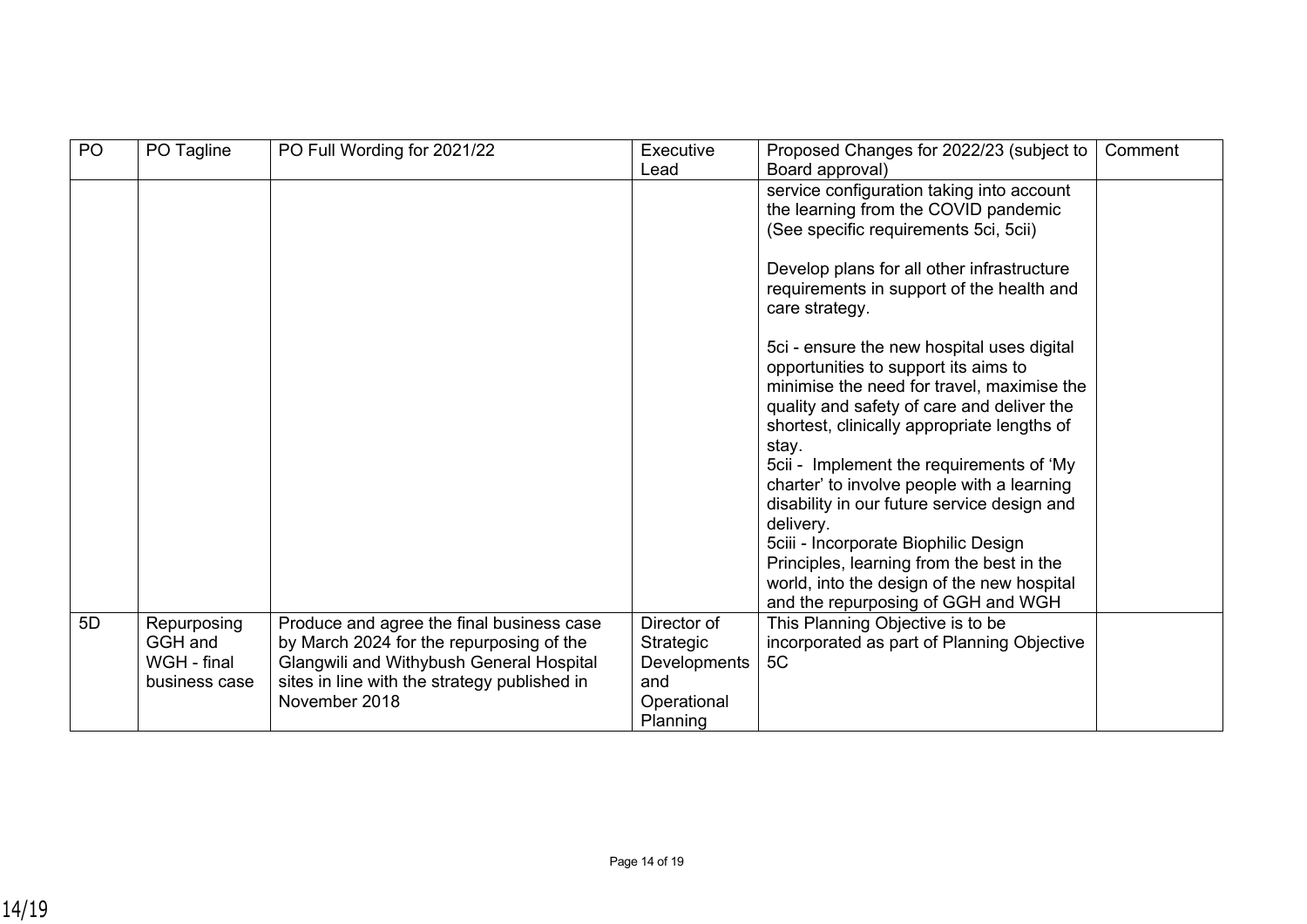| PO | PO Tagline     | PO Full Wording for 2021/22                    | Executive<br>Lead | Proposed Changes for 2022/23 (subject to     | Comment       |
|----|----------------|------------------------------------------------|-------------------|----------------------------------------------|---------------|
|    |                |                                                |                   | Board approval)                              |               |
| 5H | Integrated     | Develop an initial set of integrated Locality  | Director of       | By March 2023, develop and implement         | The work will |
|    | locality plans | plans by September 2021 (with further          | Primary Care,     | Integrated Locality Planning groups,         | continue into |
|    |                | development thereafter) based on population    | Community         | bringing together Clusters, Health, Social   | 2022/23       |
|    |                | health and wellbeing and which are focused     | and Long          | and Third Sector partners with a team of     |               |
|    |                | on the principles of sustainable and resilient | <b>Term Care</b>  | aligned Business Partners. Establish an      |               |
|    |                | services, timely advice and support to the     |                   | integrated locality plan that sets out a     |               |
|    |                | local community on health and wellbeing,       |                   | clear and agreed set of shared ambitions     |               |
|    |                | maintaining social connection, and             |                   | and outcomes for the population which is     |               |
|    |                | independence and activity. This will require   |                   | aligned with national and regional           |               |
|    |                | co-production with Local Authority Partners    |                   | priorities across the whole health & care    |               |
|    |                | and the Third Sector. The scope of this will   |                   | system. The Integrated Locality Planning     |               |
|    |                | include all Community, Primary Care, Third     |                   | Groups will agree a collective shared        |               |
|    |                | sector, Local Authority and other Public       |                   | budget to support delivery of the Plans,     |               |
|    |                | Sector partners.                               |                   | including commissioning of services, and     |               |
|    |                |                                                |                   | will demonstrate delivery of the following   |               |
|    |                | These integrated Locality Plans will require   |                   | priorities:                                  |               |
|    |                | a review of resources that ensure the          |                   | • Connected kind communities including       |               |
|    |                | optimal use of technology and digital          |                   | implementation of the social prescribing     |               |
|    |                | solutions, Primary care and Community          |                   | model                                        |               |
|    |                | estate and a multiprofessional / skilled       |                   | • Proactive and co-ordinated risk            |               |
|    |                | workforce that enables new ways of working     |                   | stratification, care planning and integrated |               |
|    |                | in order that the following principles are     |                   | community team delivery                      |               |
|    |                | achieved -                                     |                   | • Single point of contact to co-ordinate and |               |
|    |                | 1. Increased time spent at home                |                   | rapidly respond to urgent and intermediate   |               |
|    |                | 2. Support for self care                       |                   | care needs to increase time spent at         |               |
|    |                | 3. Reduction in hospital admission             |                   | home                                         |               |
|    |                | 4. Safe and speedy discharge                   |                   | • Enhanced use of technology to support      |               |
|    |                | 5. Support for those at the end of life        |                   | self and proactive care                      |               |
|    |                |                                                |                   | • Increased specialist and ambulatory care   |               |
|    |                |                                                |                   | through community clinics                    |               |
|    |                |                                                |                   |                                              |               |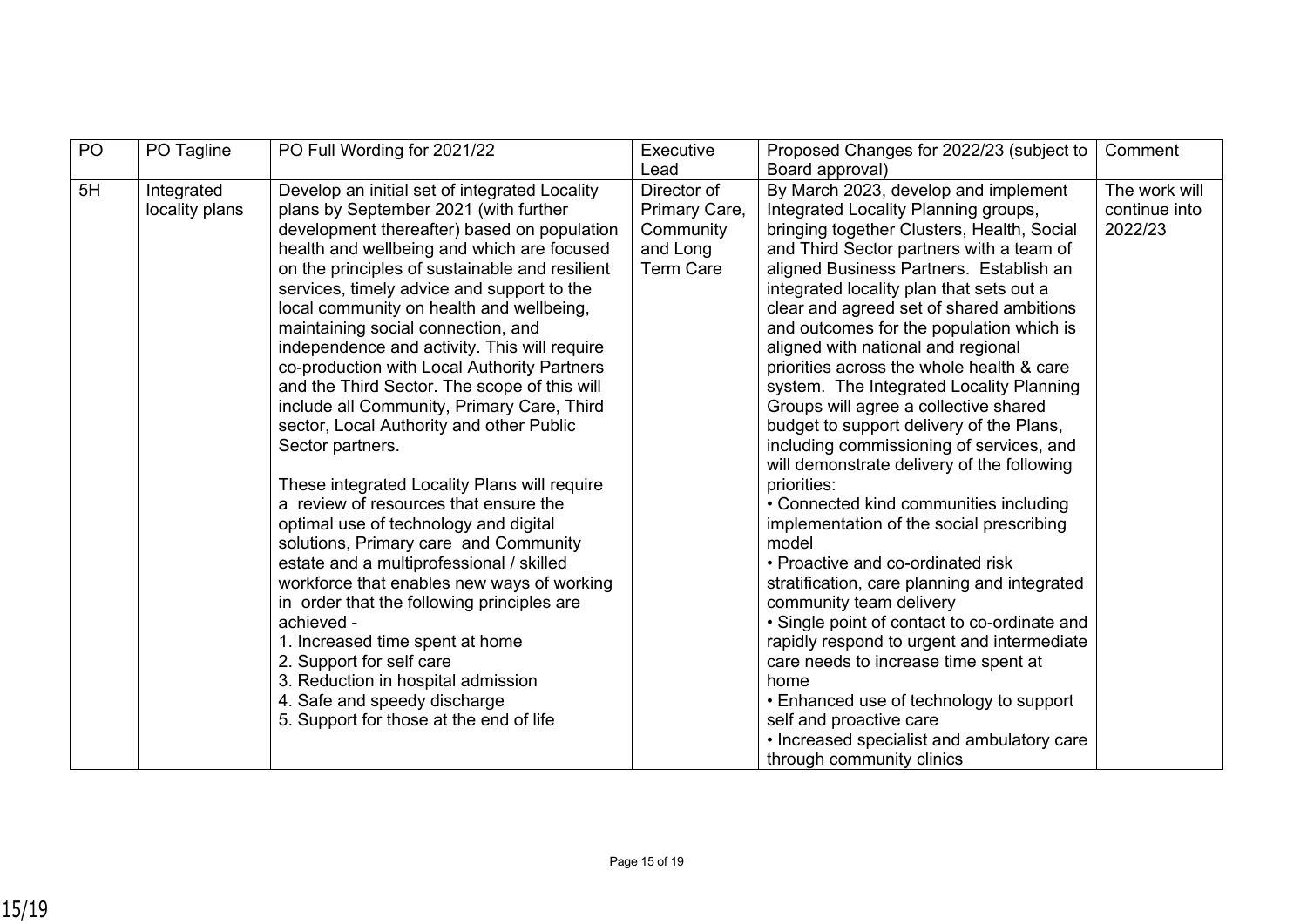| <b>PO</b> | PO Tagline                                                 | PO Full Wording for 2021/22                                                                                                                                                                                                                                                                                                                                                                                                                                                                                                                                                     | Executive<br>Lead          | Proposed Changes for 2022/23 (subject to<br>Board approval)                                                                                                                                                    | Comment                                                                |
|-----------|------------------------------------------------------------|---------------------------------------------------------------------------------------------------------------------------------------------------------------------------------------------------------------------------------------------------------------------------------------------------------------------------------------------------------------------------------------------------------------------------------------------------------------------------------------------------------------------------------------------------------------------------------|----------------------------|----------------------------------------------------------------------------------------------------------------------------------------------------------------------------------------------------------------|------------------------------------------------------------------------|
|           |                                                            |                                                                                                                                                                                                                                                                                                                                                                                                                                                                                                                                                                                 |                            | Note - the Integrated Locality Planning<br>groups will operate within a revised<br>framework of governance which will be<br>developed in conjunction with the national<br><b>Accelerated Cluster Programme</b> |                                                                        |
| 5K        | Clinical<br>effectiveness<br>self<br>assessment<br>process | Establish a new process that involves all<br>clinical service areas and individual clinical<br>professionals, whereby we assess ourselves<br>against local and national clinical<br>effectiveness standards/NHS Delivery<br>Framework requirements and fully contribute<br>to all agreed national and local audits<br>(including mortality audits). All areas and<br>clinicians will need to be able to demonstrate<br>their findings have been used to learn and<br>improve and the process needs to be<br>embedded within the Health Boards Quality<br>and Governance process | Medical<br><b>Director</b> | To be determined                                                                                                                                                                                               | This Planning<br>Objective was<br>designed to<br>run beyond<br>2021/22 |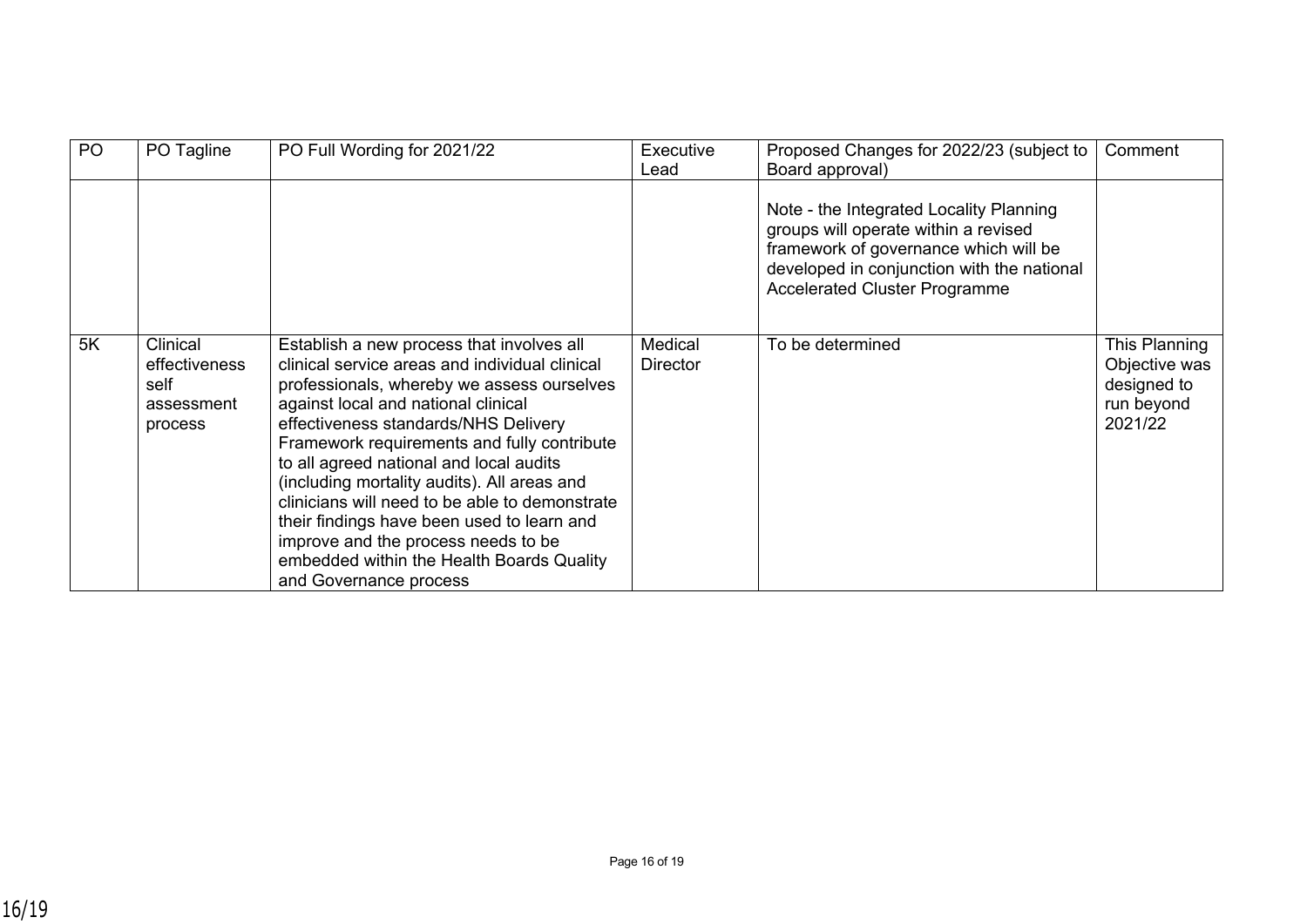| PO | PO Tagline                                                        | PO Full Wording for 2021/22                                                                                                                                                                                                                                                                                                                                                                                                                                                                                                                                                                  | Executive              | Proposed Changes for 2022/23 (subject to                                                                                                                                                                                                                                                                                                                                                                                                                                                                                                                                                                                                                                                                                                                                                                                                                                                                                                                                                                                                                                                                                                        | Comment                                                                                                          |
|----|-------------------------------------------------------------------|----------------------------------------------------------------------------------------------------------------------------------------------------------------------------------------------------------------------------------------------------------------------------------------------------------------------------------------------------------------------------------------------------------------------------------------------------------------------------------------------------------------------------------------------------------------------------------------------|------------------------|-------------------------------------------------------------------------------------------------------------------------------------------------------------------------------------------------------------------------------------------------------------------------------------------------------------------------------------------------------------------------------------------------------------------------------------------------------------------------------------------------------------------------------------------------------------------------------------------------------------------------------------------------------------------------------------------------------------------------------------------------------------------------------------------------------------------------------------------------------------------------------------------------------------------------------------------------------------------------------------------------------------------------------------------------------------------------------------------------------------------------------------------------|------------------------------------------------------------------------------------------------------------------|
|    |                                                                   |                                                                                                                                                                                                                                                                                                                                                                                                                                                                                                                                                                                              | Lead                   | Board approval)                                                                                                                                                                                                                                                                                                                                                                                                                                                                                                                                                                                                                                                                                                                                                                                                                                                                                                                                                                                                                                                                                                                                 |                                                                                                                  |
| 61 | Planning<br>objectives for<br>locality<br>resource<br>allocations | By September 2021 propose new Planning<br>Objectives to establish locality resource<br>allocations covering the whole health budget<br>(and social care where agreed with partners)<br>and test innovative approaches to driving the<br>shift of activity from secondary care settings<br>to primary and community care. Additional<br>aims will be to ensure secondary care thrives<br>in doing only what it can do, shifts are based<br>on the needs and assets of the local<br>population, and localities progressively close<br>the gap between budget and target resource<br>allocation | Director of<br>Finance | Incorporated as part of Planning Objective<br>5H:<br>By March 2023, develop and implement<br>Integrated Locality Planning groups,<br>bringing together Clusters, Health, Social<br>and Third Sector partners with a team of<br>aligned Business Partners. Establish an<br>integrated locality plan that sets out a<br>clear and agreed set of shared ambitions<br>and outcomes for the population which is<br>aligned with national and regional<br>priorities across the whole health & care<br>system. The Integrated Locality Planning<br>Groups will agree a collective shared<br>budget to support delivery of the Plans,<br>including commissioning of services, and<br>will demonstrate delivery of the following<br>priorities:<br>• Connected kind communities including<br>implementation of the social prescribing<br>model<br>• Proactive and co-ordinated risk<br>stratification, care planning and integrated<br>community team delivery<br>• Single point of contact to co-ordinate and<br>rapidly respond to urgent and intermediate<br>care needs to increase time spent at<br>home<br>• Enhanced use of technology to support | Planning<br>Objective sits<br>under Director<br>of Primary<br>Care,<br>Community<br>and Long<br><b>Term Care</b> |
|    |                                                                   |                                                                                                                                                                                                                                                                                                                                                                                                                                                                                                                                                                                              |                        | self and proactive care                                                                                                                                                                                                                                                                                                                                                                                                                                                                                                                                                                                                                                                                                                                                                                                                                                                                                                                                                                                                                                                                                                                         |                                                                                                                  |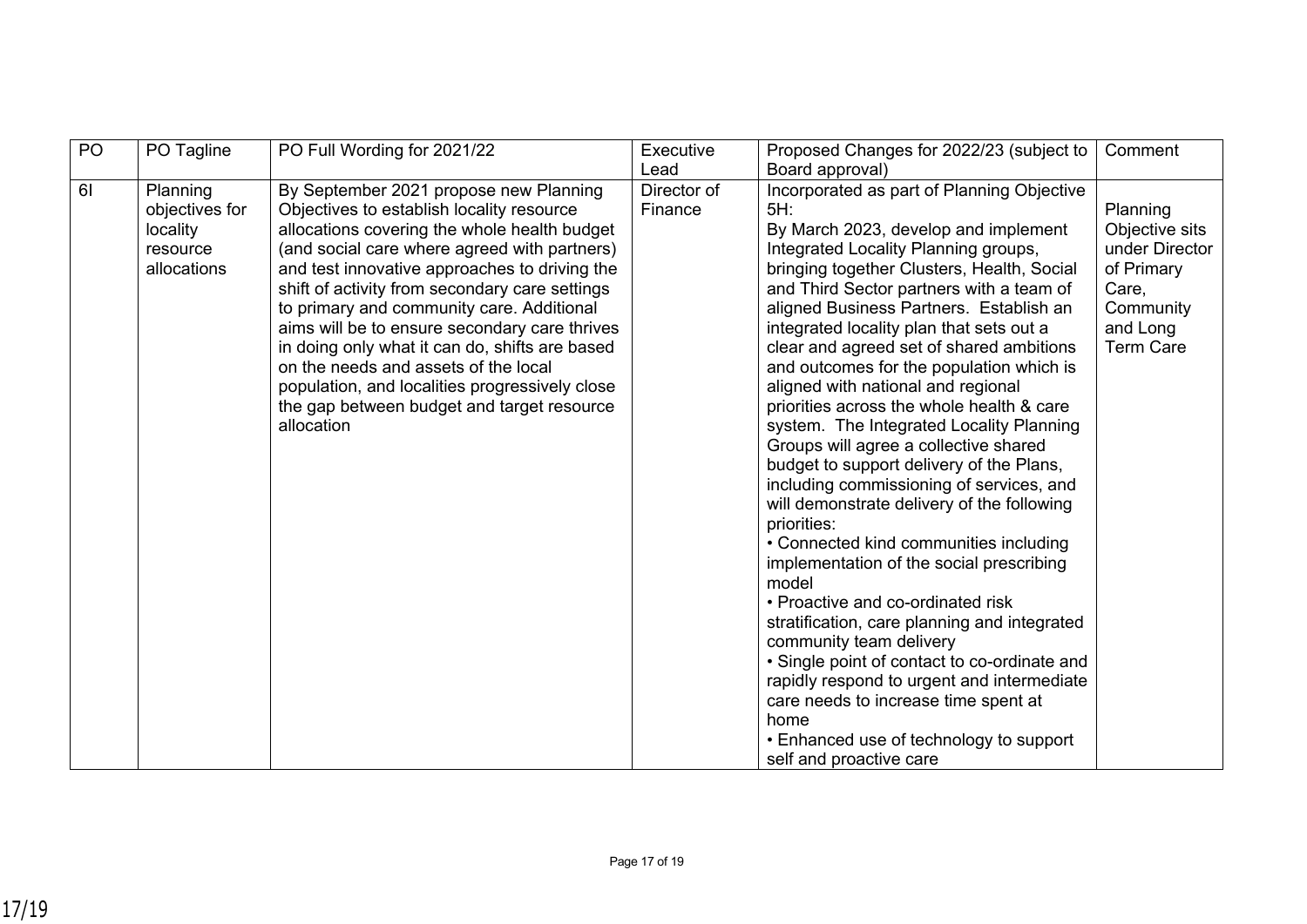| PO | PO Tagline                                                                                           | PO Full Wording for 2021/22                                                                                                                                                                                                                                                                                                                                                                                                                                                                                                            | Executive<br>Lead      | Proposed Changes for 2022/23 (subject to<br>Board approval)                                                                                                                                                                                                                                                                                                                                                                                                                          | Comment                                   |
|----|------------------------------------------------------------------------------------------------------|----------------------------------------------------------------------------------------------------------------------------------------------------------------------------------------------------------------------------------------------------------------------------------------------------------------------------------------------------------------------------------------------------------------------------------------------------------------------------------------------------------------------------------------|------------------------|--------------------------------------------------------------------------------------------------------------------------------------------------------------------------------------------------------------------------------------------------------------------------------------------------------------------------------------------------------------------------------------------------------------------------------------------------------------------------------------|-------------------------------------------|
|    |                                                                                                      |                                                                                                                                                                                                                                                                                                                                                                                                                                                                                                                                        |                        | • Increased specialist and ambulatory care<br>through community clinics                                                                                                                                                                                                                                                                                                                                                                                                              |                                           |
|    |                                                                                                      |                                                                                                                                                                                                                                                                                                                                                                                                                                                                                                                                        |                        | Note - the Integrated Locality Planning<br>groups will operate within a revised<br>framework of governance which will be<br>developed in conjunction with the national<br><b>Accelerated Cluster Programme</b>                                                                                                                                                                                                                                                                       |                                           |
| 6J | Recurrent<br>savings based<br>on<br>opportunities<br>for technical<br>and allocative<br>efficiencies | To develop, by 30 September, a plan to<br>deliver £16m of recurrent savings based on<br>opportunities for technical and allocative<br>efficiencies across the Health Board's<br>budgets. The savings will need to be<br>deliverable on a pro rata basis by the end of<br>the financial year to ensure that the<br>underlying deficit does not further deteriorate.<br>This will be based on the Health Board's<br>developing opportunities framework, and<br>developed in conjunction with budget<br>managers across the organisation. | Director of<br>Finance | By June 2022 develop and roll-out an<br>initial suite of financial sustainability plans<br>for the whole organisation based on the<br>target operation models the HB is seeking<br>to implement through its planning<br>objectives for the next 3 years. These<br>plans should provide the detail<br>underpinning the Health Board's roadmap<br>to financial recovery and be introduced in<br>such a way to allow budget holders to<br>focus on the positive change being<br>sought. | The work will<br>continue into<br>2022/23 |
|    |                                                                                                      |                                                                                                                                                                                                                                                                                                                                                                                                                                                                                                                                        |                        | In parallel with the above, develop an<br>activity based condition and pathway<br>costing programme for all major health<br>conditions thereby providing a longitudinal<br>analysis of Health Board spend to support<br>the on-going roll out of PROMs and VBHC                                                                                                                                                                                                                      |                                           |